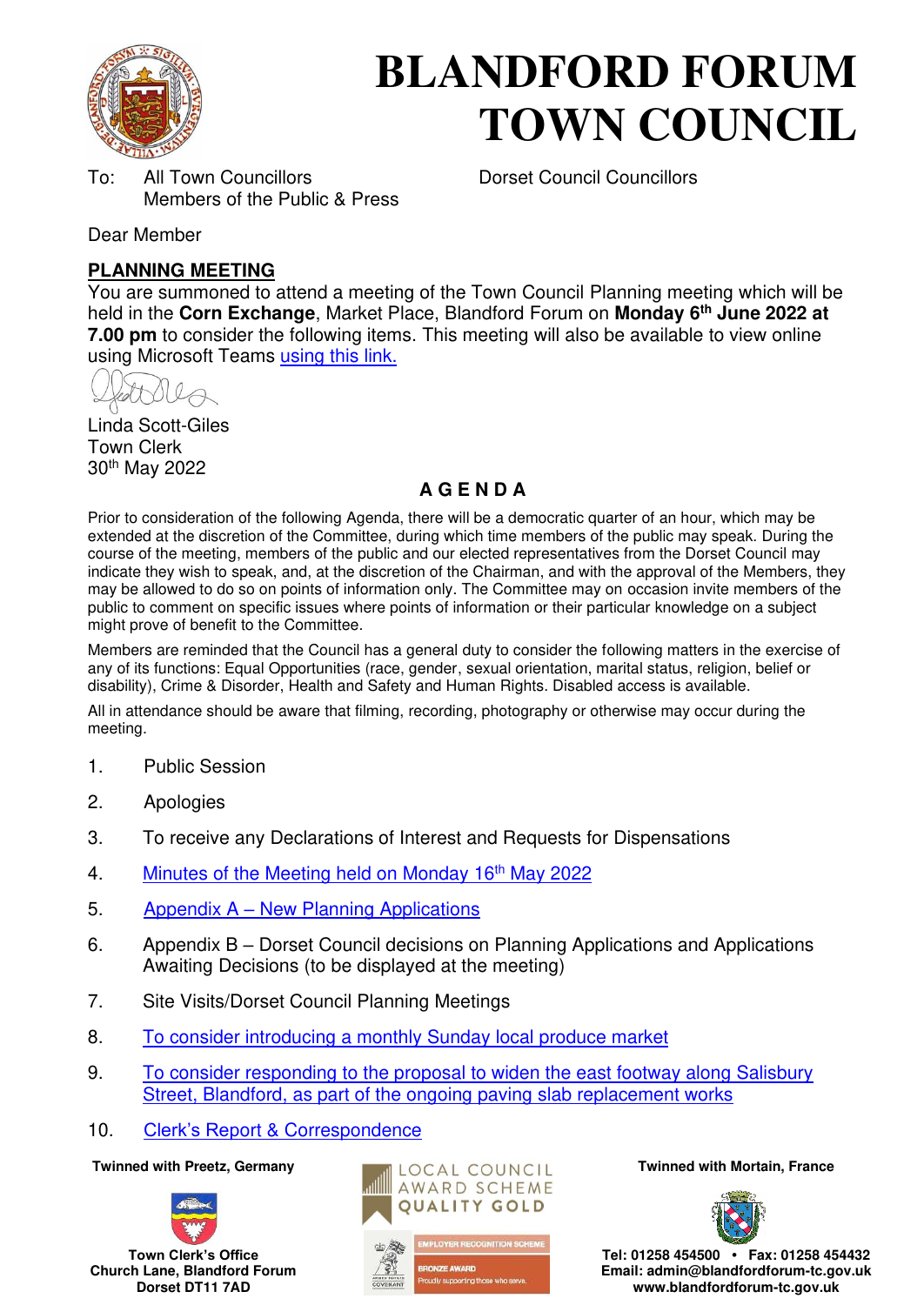## **PLANNING APPENDIX A – NEW PLANNING APPLICATIONS Planning Meeting on Monday 6th June 2022**

<span id="page-1-0"></span>

|                | <b>Application &amp; Date</b>                                                                                                                                                                                                   | <b>Application Details</b>                                                                                                                                                                                                                                                        | Comments/<br><b>Blandford + Neighbourhood Plan</b><br>2011-2033                       |
|----------------|---------------------------------------------------------------------------------------------------------------------------------------------------------------------------------------------------------------------------------|-----------------------------------------------------------------------------------------------------------------------------------------------------------------------------------------------------------------------------------------------------------------------------------|---------------------------------------------------------------------------------------|
|                | P/HOU/2022/02645<br>Mr M Samways<br>12 <sup>th</sup> May 2022                                                                                                                                                                   | <b>46 Medbourne Close</b><br>Erect extensions. Erect carport and Alterations                                                                                                                                                                                                      |                                                                                       |
| $\overline{c}$ | P/LBC/2022/03019<br>Colten<br>Developments<br>17th May 2022                                                                                                                                                                     | 38-40 Whitecliffe House White Cliff Mill Street<br>Demolish existing external canopy and carry out internal/external<br>alterations associated with the erection of a double glazed single storey<br>entrance lobby.                                                              | B11 - Managing Design in the<br><b>Conservation Area</b>                              |
| 3              | P/FUL/2022/03024<br>38-40 Whitecliffe House White Cliff Mill Street<br>Colten<br>Erection of a double glazed single storey entrance lobby, (demolish<br>Developments<br>existing external canopy).<br>17 <sup>th</sup> May 2022 |                                                                                                                                                                                                                                                                                   | B11 - Managing Design in the<br><b>Conservation Area</b>                              |
| 4              | P/HOU/2022/03075<br>Mr & Mrs MacRae<br>18th May 2022                                                                                                                                                                            | <b>Locarno Milldown Road</b><br>Erect rear extensions, remove roof & raise ridge height. Insert dormers.<br>Erect double garage (demolish existing garage)                                                                                                                        | B11 - Managing Design in the<br><b>Conservation Area</b>                              |
| 5              | P/FUL/2022/03074<br>Mr Garry Miles<br>18th May 2022                                                                                                                                                                             | <b>3 Stevens Close</b><br>Erect a dwelling and create new pedestrian and vehicular access                                                                                                                                                                                         |                                                                                       |
| 6              | P/VOC/2022/03249<br>Mrs Laura Aitken<br>25 <sup>th</sup> May 2022                                                                                                                                                               | <b>11 West Street</b><br>Change of use of nightclub with HMO rooms over to 7 No. dwellings and<br>alterations to fenestration. (Variation of Condition No. 3 of Planning<br>Permission 2/2019/1384/FUL to replace existing windows and doors with<br>like for like upvc windows). | B8 - Town Centre Boundary<br>B11 - Managing Design in the<br><b>Conservation Area</b> |
| $\overline{7}$ | P/HOU/2022/03076<br>Mr P Peplow<br>25 <sup>th</sup> May 2022                                                                                                                                                                    | 2 Queens Road<br>Demolition of brick wall to allow 2no. off road parking spaces                                                                                                                                                                                                   | B11 - Managing Design in the<br><b>Conservation Area</b>                              |
| 8              | P/FUL/2022/03209<br>T.C.M. & HEALTH UK<br>I TD<br>25th May 2022                                                                                                                                                                 | <b>8 Froxfield Road</b><br>Erect single storey detached building to be used for acupuncture.                                                                                                                                                                                      |                                                                                       |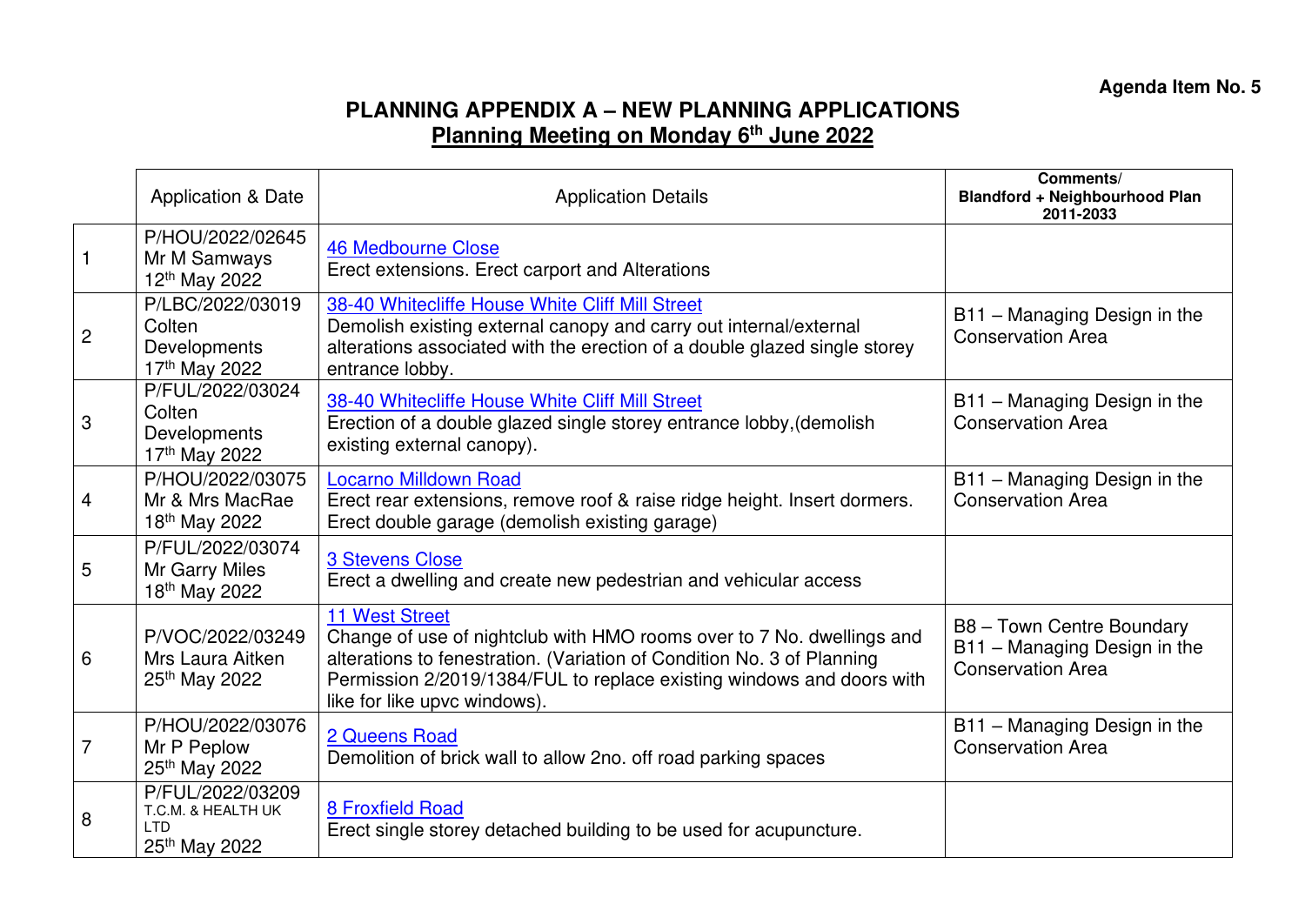|    | <b>Application &amp; Date</b>                             | <b>Application Details</b>                                                                         | Comments/<br><b>Blandford + Neighbourhood Plan</b><br>2011-2033 |
|----|-----------------------------------------------------------|----------------------------------------------------------------------------------------------------|-----------------------------------------------------------------|
| 9  | P/HOU/2022/03342<br>Mr Downs<br>27 <sup>th</sup> May 2022 | 54 Elizabeth Road<br>Erect 2 Storey Side Extension (demolish existing lean too)                    |                                                                 |
| 10 | P/HOU/2022/03341<br>Mr & Mrs Curtis<br>$27th$ May 2021    | <b>Chelston Alfred Street</b><br>Erect single storey side extension & single storey rear extension | B11 – Managing Design in the<br><b>Conservation Area</b>        |

# **Previous applications:**

|                                                                  |                                                                                                                                                                                                              | <b>Town Council</b>                                                                                                                                                                                   | <b>Dorset Council</b>                                                                                                                                                                                                                                                                                                                                                                                                                                                        |
|------------------------------------------------------------------|--------------------------------------------------------------------------------------------------------------------------------------------------------------------------------------------------------------|-------------------------------------------------------------------------------------------------------------------------------------------------------------------------------------------------------|------------------------------------------------------------------------------------------------------------------------------------------------------------------------------------------------------------------------------------------------------------------------------------------------------------------------------------------------------------------------------------------------------------------------------------------------------------------------------|
| P/LBC/2022/02729<br>Mr Sheldon Young<br>9 <sup>th</sup> May 2022 | 38-40 Whitecliffe House White Cliff<br><b>Mill Street</b><br>Repair and replacement of<br>windows and doors throughout the<br>building.                                                                      | The Town Council has no objections to<br>the application and fully supports the<br>maintenance and repair to the building,<br>with the proviso that these comply with<br>listed budlings regulations. | No decision                                                                                                                                                                                                                                                                                                                                                                                                                                                                  |
| P/LBC/2022/00534<br><b>Colten Care</b><br>27th January 2022      | 38-40 Whitecliffe House White Cliff<br><b>Mill Street</b><br>External alterations to erect two<br>projecting signboards (replace and<br>reposition existing sign) and erect<br>one wall mounted fascia sign. | The Town Council has no objections to<br>the application as it is in keeping with<br>the street scene and there is no<br>significant harm done to the<br>conservation area.                           | <b>Refused - The proposed signage, by</b><br>virtue of its quantity, design and location,<br>is considered to be harmful to the amenity<br>of the conservation area and represents<br>less than substantial harm of which there<br>is no overriding public benefit. The<br>proposal is therefore considered to be<br>contrary to Policies 5 and 25 of the North<br>Dorset Local Plan and sections 12<br>(paragraph 136) and 16 of the National<br>Planning Policy Framework. |
| 2/2019/1067/LBC<br>Mr M Alfazema<br>1 <sup>st</sup> August 2019  | Whitecliffe House 38 - 40 White<br><b>Cliff Mill Street</b><br>Demolish southern boundary wall,<br>erect replacement wall and carry<br>out associated external alterations.                                  | The Town Council has no objections to<br>the application subject to Conservation<br>Officer approval.                                                                                                 | <b>Granted</b>                                                                                                                                                                                                                                                                                                                                                                                                                                                               |
| 2/2019/0950/FUL<br>Mr M Alfazema<br>1 <sup>st</sup> August 2019  | 38-40 Whitecliffe House Nursing<br><b>Home White Cliff Mill Street</b><br>Erect replacement rear boundary<br>wall (demolish existing)                                                                        | The Town Council has no objections to<br>the application subject to Conservation<br>Officer approval.                                                                                                 | <b>Granted</b>                                                                                                                                                                                                                                                                                                                                                                                                                                                               |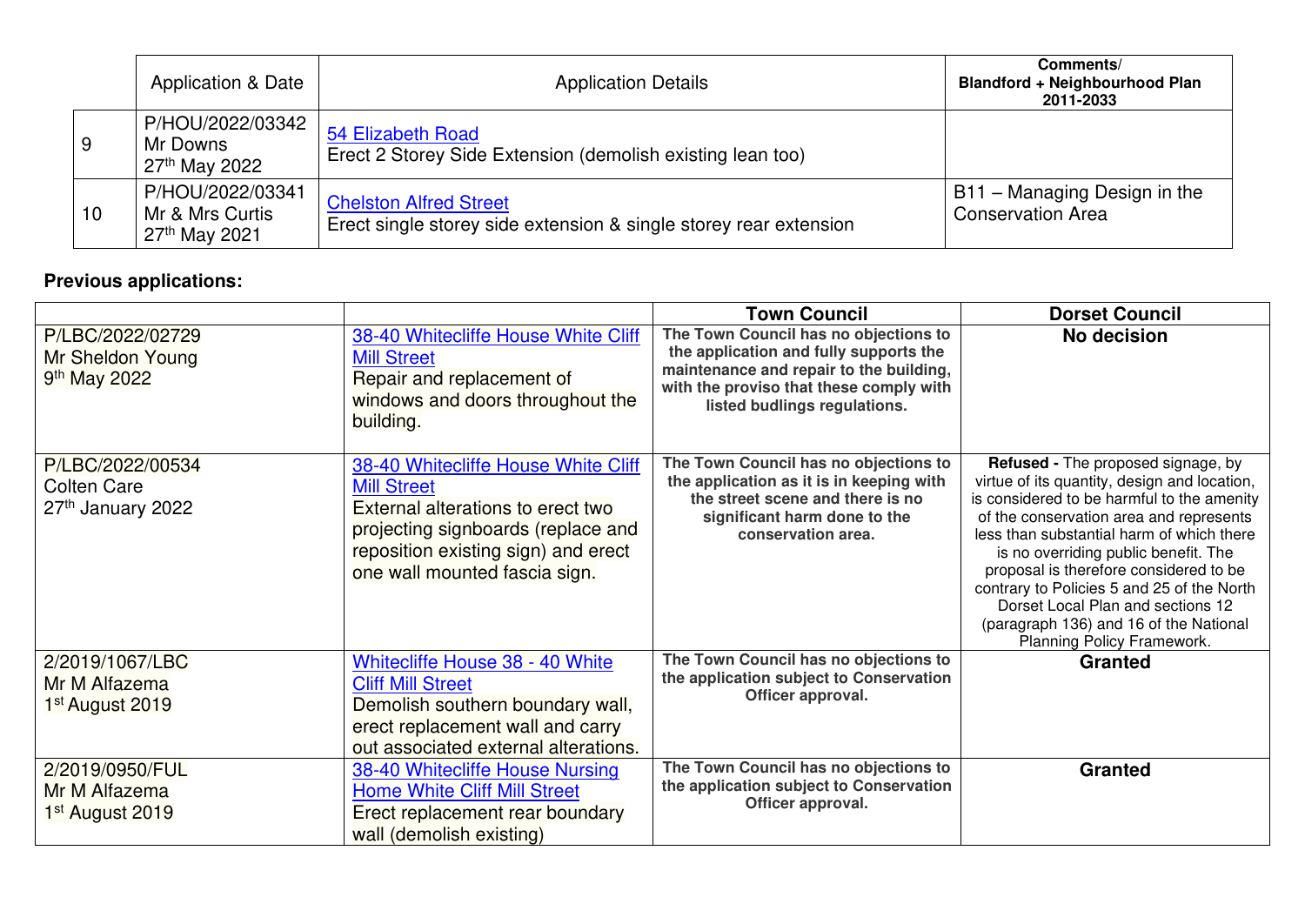| P/HOU/2021/02139<br>Mr Miles<br>25 <sup>th</sup> August 2021     | 3 Stevens Close<br>Erect single storey rear extension.<br>Erect first floor extension over<br>garage.                                                                        | The Town Council has no objections to<br>the application as the plot is sufficient<br>in size and there is no loss of amenity<br>to neighbouring properties.                                                                                                                                                                                            | <b>Granted</b> |
|------------------------------------------------------------------|------------------------------------------------------------------------------------------------------------------------------------------------------------------------------|---------------------------------------------------------------------------------------------------------------------------------------------------------------------------------------------------------------------------------------------------------------------------------------------------------------------------------------------------------|----------------|
| 2/2019/1547/LBC<br>Mrs L Aitken<br>6 <sup>th</sup> November 2019 | <b>Crown And Anchor 11 West Street</b><br>Conversion of Nightclub and HMO<br>rooms over to 7 No. dwellings and<br>carry out associated internal and<br>external alterations. | The Town Council has no objections to<br>the application. It broadly welcomes<br>the development, as accommodation<br>such as this is needed in the town<br>centre. The application is also in line<br>with the emerging Blandford Plus<br>Neighbourhood Plan, policy 8.5.5. It<br>would, however, welcome some<br>parking spaces with the development. | <b>Granted</b> |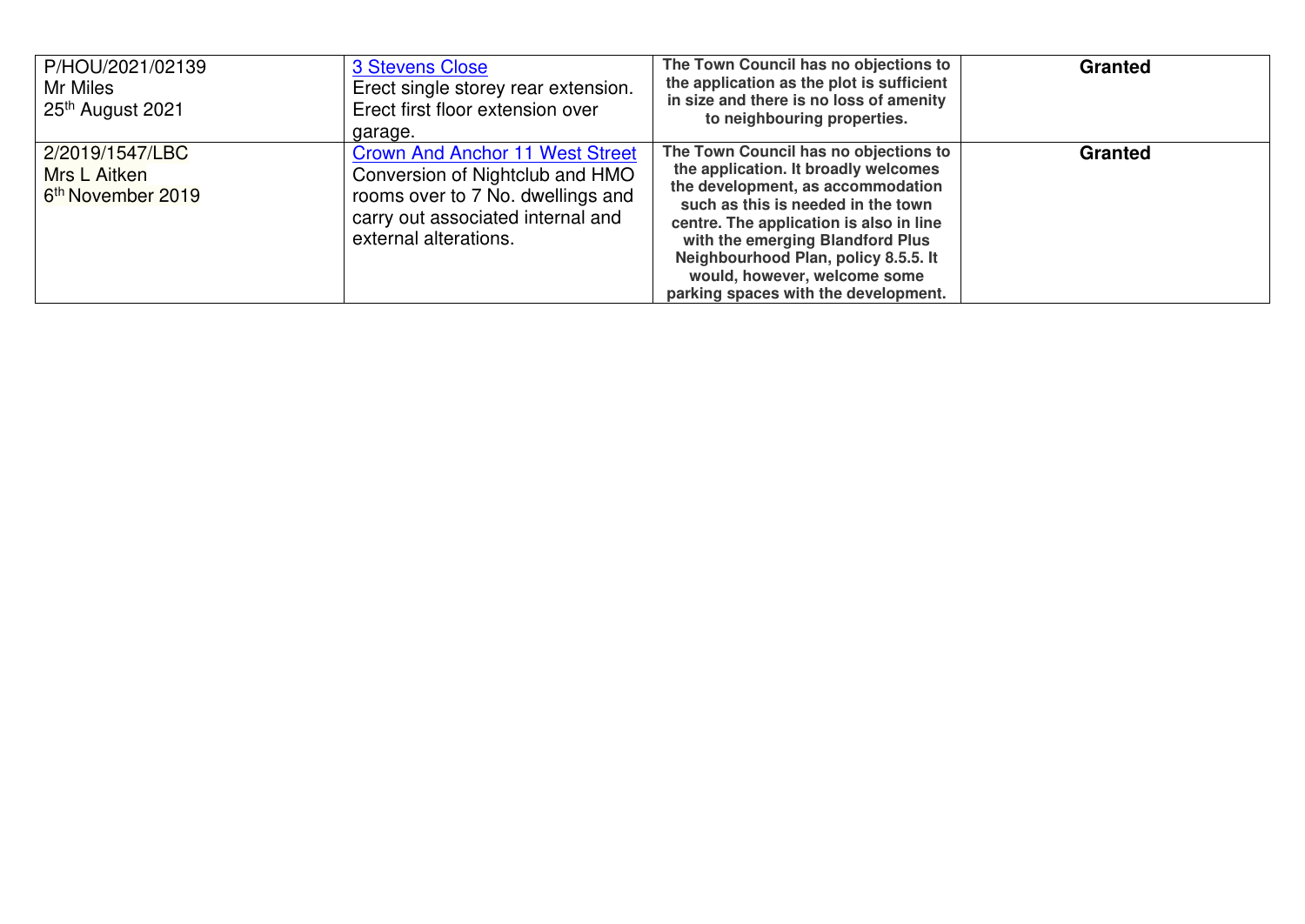#### **To consider introducing a monthly Sunday local produce market**

<span id="page-4-0"></span>The organisers of the Mothering Sunday 'Welcome Back' market would like to return to Blandford Forum's Market Place on the last Sunday of the month.

They would like to offer local produce and artisanal products and some live entertainment.

The Market Manager has approached Dorset Council for costings now that Sunday charges have been introduced and it is anticipated that only half of the Market Place would be used.

The organisers – Dorset Food & Drink – have asked if the Town Council could cover the cost of the loss of parking income to provide a quality market and increase footfall in the town centre.

At the time of writing, a response is awaited from Dorset Council regarding costs.

Linda Scott-Giles Town Clerk 30th May 2022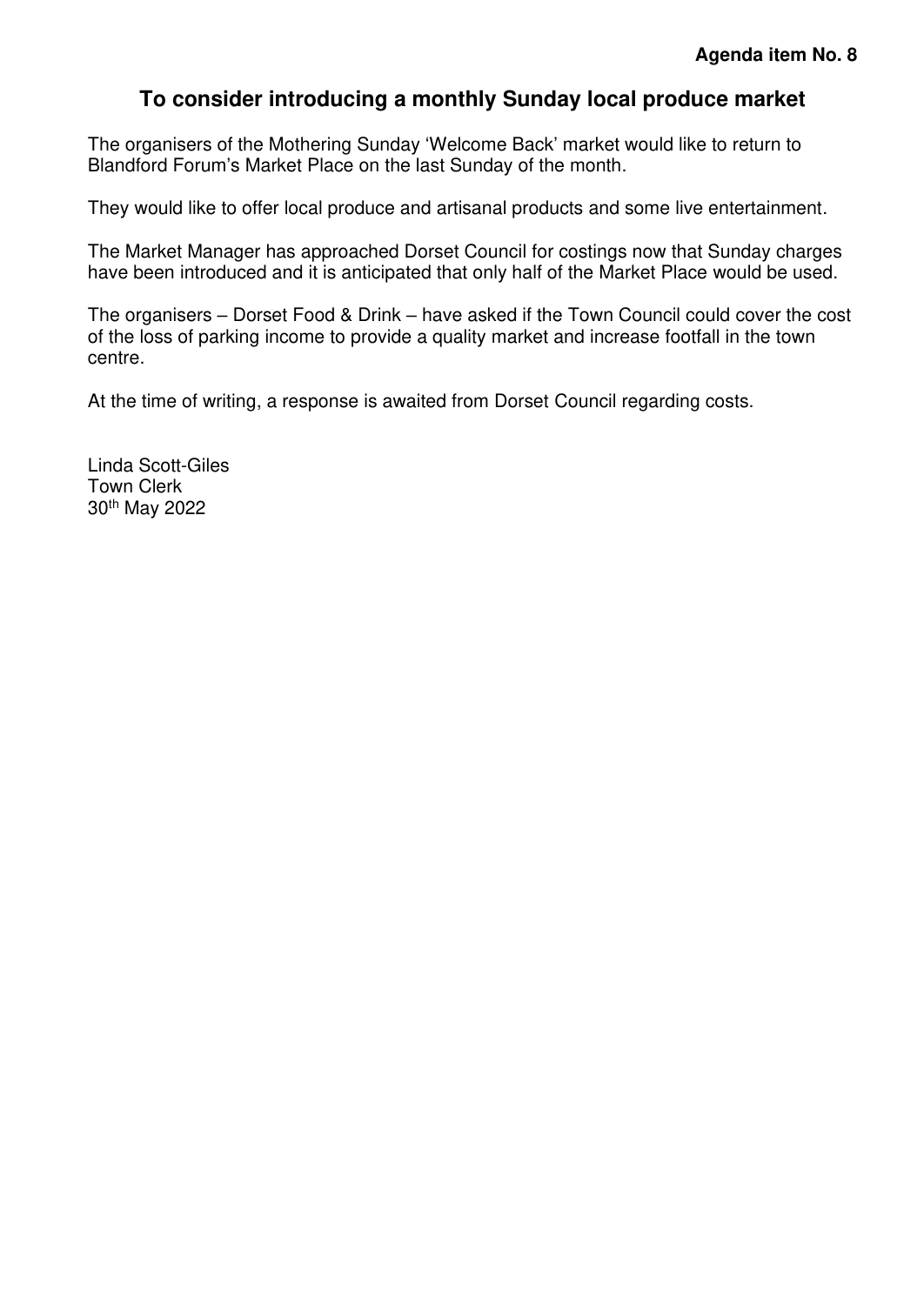### <span id="page-5-0"></span>**To consider responding to the proposal to widen the east footway along Salisbury Street, Blandford, as part of the ongoing paving slab replacement works**

#### **Dorset Council consultation letter**

As part of Dorset Council's ongoing Blandford pedestrian improvement works, we would like to widen the footway along Salisbury Street on the east side, at the same time as we replace the slabs.

During the Covid-19 restrictions, temporary bollards were placed along the east side of Salisbury Street to create a wider footway. This arrangement allowed pedestrians more space on this narrow section of footway and kept them away from the traffic flow. We would like to make the arrangement permanent.

The location and extent of the proposed widening is shown on the plan included overleaf. We are now consulting with the Town Council, local businesses, and residents along the affected route.

Should you wish to make any observations on this proposal (whether you support or have concerns) you should make them in writing to me within 28 days from the date of this letter. Your comments on the proposals will help to decide how we proceed.



#### **Recommendation**

Councillors are requested to consider responding to this consultation, which runs until  $24<sup>th</sup>$ June 2022.

Sybille Maddock Assistant Town Clerk 25th May 2022